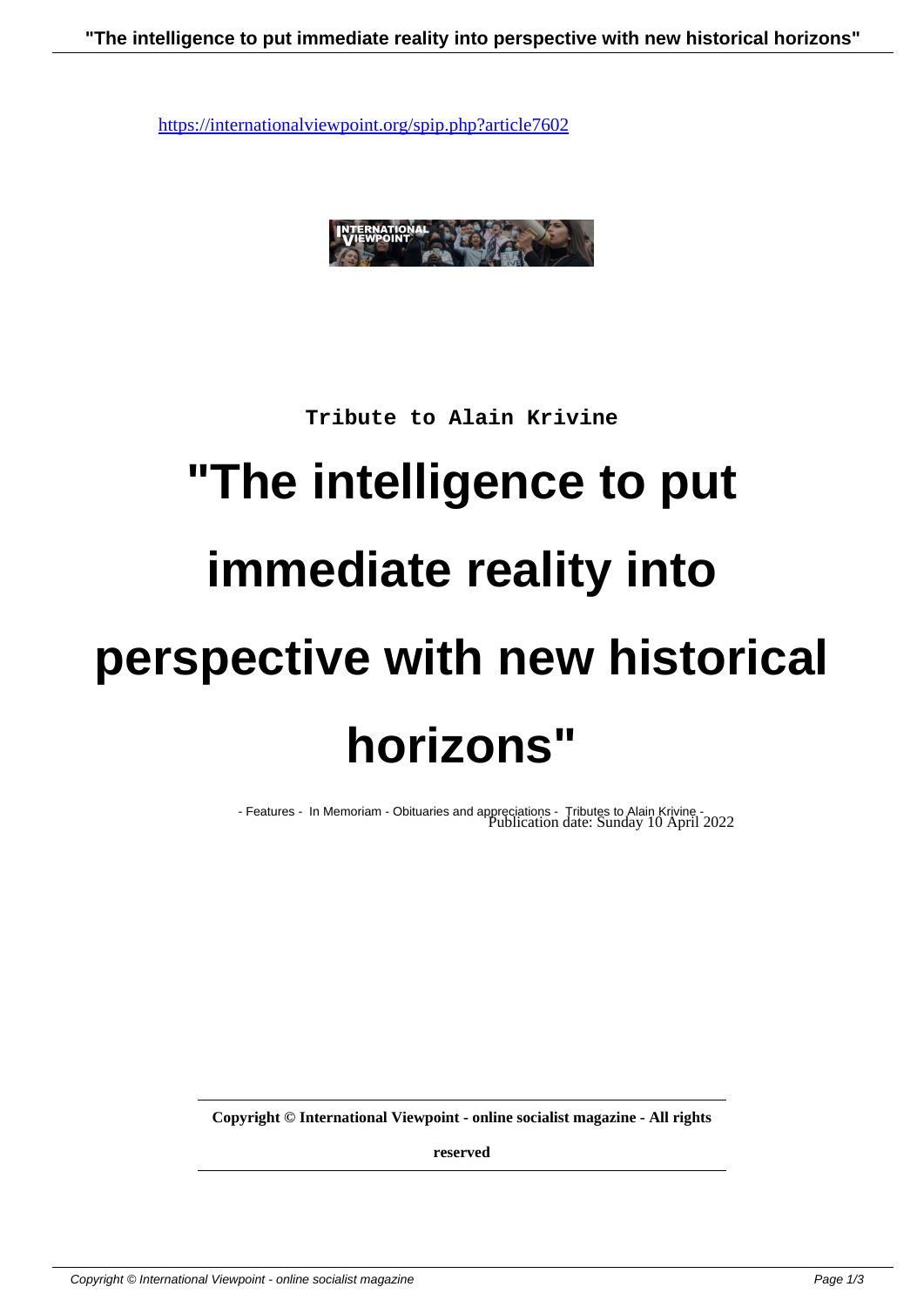**I also first met Alain at the Lycée Voltaire in Paris, at the end of 1969, during a public meeting of our high school cell. For us, young high school students, more than a candidate for the presidential election of 1969, it was above all a historical leader of May 68 who came to meet us.**

Impressed by what he embodied, what struck me above all was his warmth, his simplicity, his easy access, his listening to the questions asked by the young people present in this room. Already, Alain managed to combine a life as everyday militant with embodying a history, a struggle, and a political continuity.

I was to be an activist at his side for nearly fifty years. The support he gave to the oppressed was constant, whether it was Algeria in 1956, the revolts in Prague, May 68 or Nicaragua. Alain's internationalism was never abstract: in each of these struggles, he forged links with activists, who sometimes became friends, such as Petr Uhl, one of the leaders of the Prague Spring. These years led him from the Communist movement, from the colonial revolutions to the Fourth International.

At this precise moment, how can we not evoke the duo formed by Alain and Daniel Bensaïd. Working together in the leadership of the Ligue, they tried to make the link between the daily intervention of the organization and the major revolutionary strategic hypotheses. In this duo, Daniel embodied the Ligue in ideas, and Alain was the Ligue in organization.

To achieve this, they had to walk a fine line: distancing ourselves from reformism while seeking the integration of revolutionaries into the real movement of the masses. Alain was unitary: he spared no effort and was always available to support struggles, with the common thread of unity of action and the defence of an anti-capitalist program.

He was obsessed with dialogue with left-wing activists, in particular, Communist activists, and beyond that, trade unionists, leaders of social movements. He put his talent at the service of a permanent approach: to popularize our politics by finding the words, the formulas that hit the mark.

Finally, Alain was a "party man", in the historical sense but also on a daily basis on the ground, far from the image of the sectarian who "cultivates the particular silhouette of their organization". Let us also remember how much he liked to put himself at the service of others: whether it was to distribute leaflets, to tidy up the room or to serve as a driver for the organization.

He saw the organization as an instrument, an effective means of defending revolutionary ideas. After the defeats of the twentieth century and the change of era we are experiencing, the need for a reorganization of the historical emancipation movement is felt. Alain felt it vividly in the core of his being.

Today, Alain is leaving us as war returns to Europe. His struggles remind us of it: our camp is that of the oppressed peoples, of their rights, never of oppressors. With him, what disappears is more than sixty years of political struggles, and above all a sense of initiative, a rare political sense.

Often those who knew him said of Alain that he "had a nose", that he grasped situations, the balance of forces. But above all, he had the intelligence to put immediate reality into perspective with new historical horizons. This quality